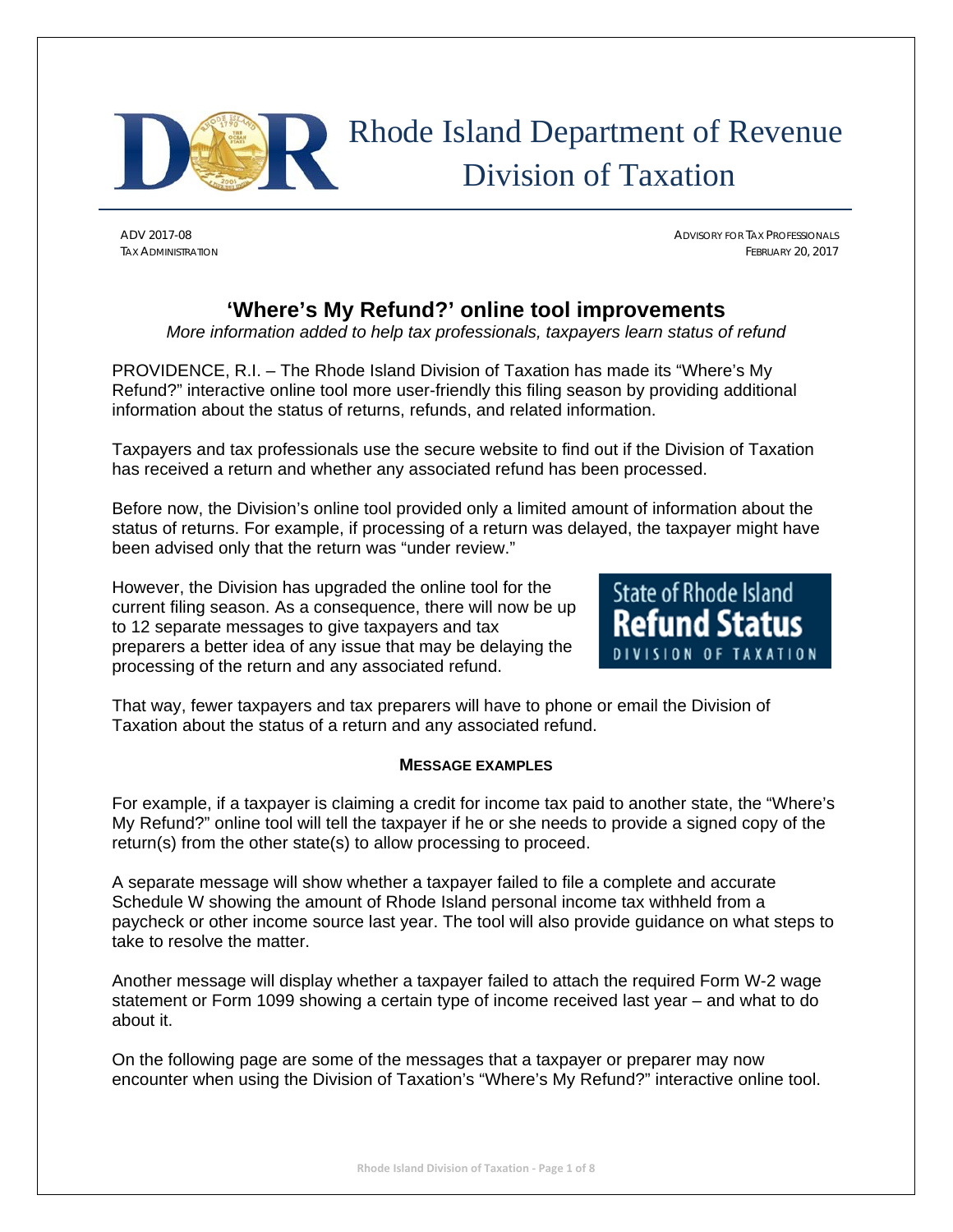| Issue:                                                                                        | . .<br>Message:                                                                                                                                                                                                                                         |
|-----------------------------------------------------------------------------------------------|---------------------------------------------------------------------------------------------------------------------------------------------------------------------------------------------------------------------------------------------------------|
| Credit for income tax paid to another state                                                   | You are claiming a credit for income tax paid to another<br>state. Please provide a signed copy of your other state(s)<br>tax return.                                                                                                                   |
| Schedule W, Form W-2, Form 1099                                                               | There was an issue with the Schedule W or your W2s<br>required with your return. Please provide a completed<br>Schedule W with W-2(s) and/or 1099(s) attached.                                                                                          |
| Schedule M (Rhode Island modifications to federal AGI)                                        | Please provide a completed Schedule M to support the<br>amount claimed on Line 2 of your income tax return.                                                                                                                                             |
| Schedule CR (other Rhode Island credits)                                                      | Please provide a completed Schedule CR to support your<br>credit claimed on RI-1040 Line 9C or RI-1040NR Line 12.                                                                                                                                       |
| Schedule II of Form RI-1040NR<br>(nonresidents with income from outside Rhode Island)         | Please provide a completed RI-1040NR Schedule II showing<br>your allocation of income.                                                                                                                                                                  |
| Schedule III of Form RI-1040NR<br>(part-year residents with income from outside Rhode Island) | Please provide a completed RI-1040NR Schedule III<br>showing your allocation of income.                                                                                                                                                                 |
| Form RI-1040H (property-tax relief)                                                           | Please provide a completed RI-1040H to support your<br>credit claimed.                                                                                                                                                                                  |
| Other payments                                                                                | Other payments claimed on your return do not match the<br>amount we have received. Please send a listing of<br>payments made including dates and amounts.                                                                                               |
| Modification calculation                                                                      | Modifications on Schedule M do not add to Net<br>Modification amount on Schedule M, Line 3. Need a<br>completed schedule M with each modification listed on a<br>line. If there is not a line for your modification, it is not<br>allowed under RI law. |
| Form RI-1040H missing information                                                             | Information missing on Form 1040H. Please send a fully<br>completed copy of your 1040H tax form including all<br>required backup documentation such as three (3) rent<br>receipts, lease agreement, property tax bill, etc. for the<br>claim filed.     |
| <b>Estimated payments</b>                                                                     | Estimated payments claimed on your return do not match<br>the amount we have received. Please send a listing of<br>payments made including dates and amounts.                                                                                           |
| Calculation for balance due or refund amount                                                  | Balance Due or Refund Amount do not agree with the<br>amount we calculated. Please send a schedule of<br>payments made and/or your W-2(s)/1099(s).                                                                                                      |

## **Rhode Island Division of Taxation: "Where's My Refund?" messages**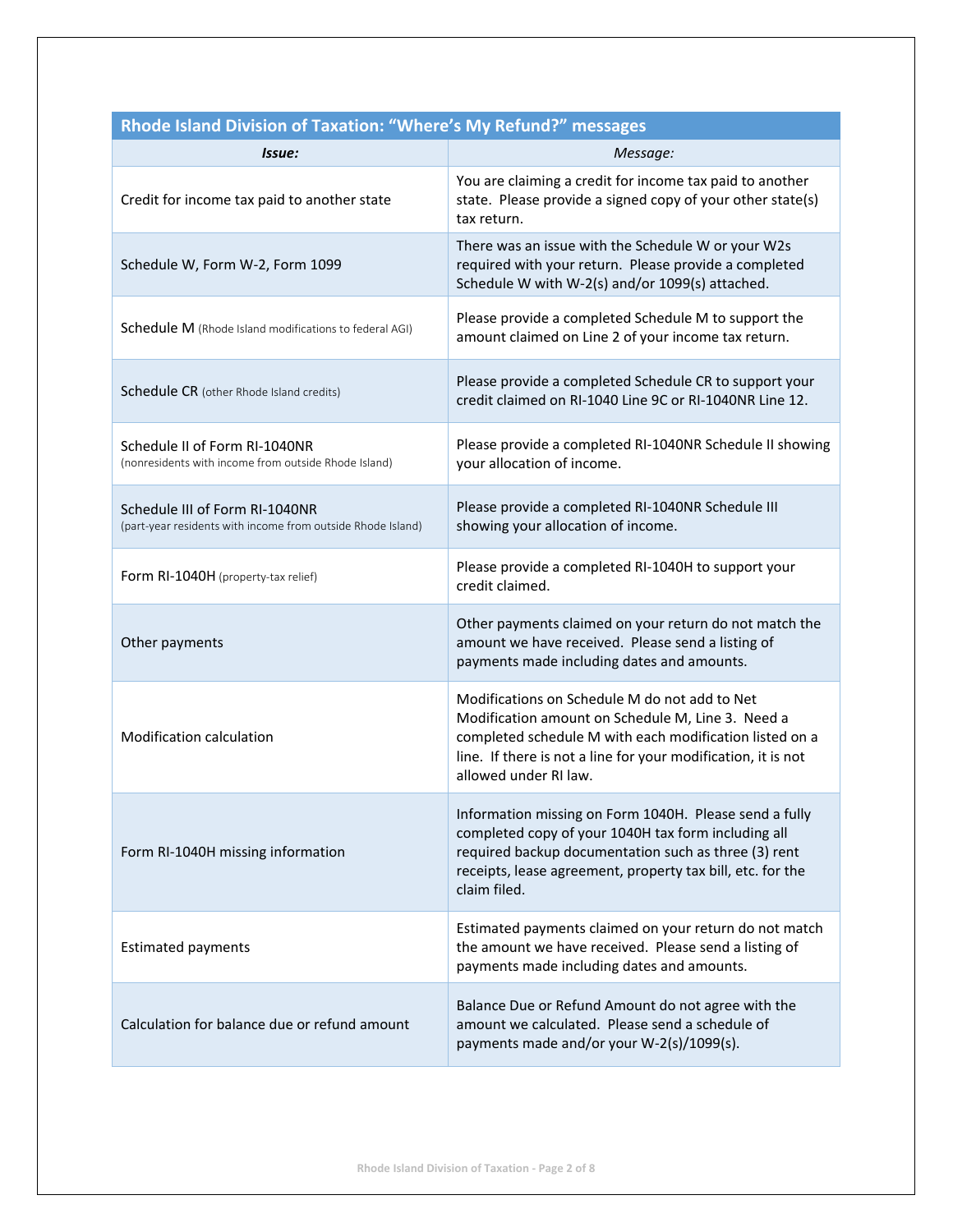## **ADDITIONAL POINTS**

Following are some additional points for taxpayers and tax professionals to keep in mind about the "Where's My Refund?" interactive online tool, and about filing season in general:

- The Division of Taxation's "Where's My Refund?" online tool is updated with fresh information at least once a week, typically late each Friday.
- If your return was e-filed, you may begin to use the tool to check the status of your refund within 48 hours after the Division has received your e-filed return. (However, if you've e-filed on a Friday or on a weekend, wait until the following week.)
- **Paper returns take much longer to process.** Therefore, the Division recommends that you e-file your return. E-filing is faster, safer, and results in more efficient processing.
- If you filed your return on paper, you may begin to use the online tool to check the status of your refund four weeks after you mailed your paper return. (The Internal Revenue Service provides the same guidance regarding paper-filed federal returns.)
- The IRS recommends that, for federal returns, you should call only if it has been 21 days or more since you filed electronically, or more than six weeks since you mailed your paper return. The Rhode Island Division of Taxation offers the same guidance.

## The Division of Taxation administers more than 50 different tax types and fees. One of those tax types, involving the personal income tax, requires the processing of more than 645,000 personal income tax returns each year. The agency has a staff of approximately 230 employees – and not all of them handle personal income tax returns; many staffers are assigned to other statutorily required duties, including the processing of letters of good standing for businesses, sales permits for retailers, and business returns for corporations, pass-through entities, and others. We thank you for your patience and your diligence during this filing season.

## **Tax Refund Status**

The Rhode Island Division of Taxation is required by statute to safeguard taxpayer information. Therefore, the Division requires users of its "Where's My Refund?" online tool to provide the following information, as shown on the return: ◆ Social Security number

◆ "Filing type" (also known as "filing status," such as "single" or "married

filing jointly") ◆ Refund amount.

The secure website can be accessed through the following link: https://www.ri.gov/taxation/refund/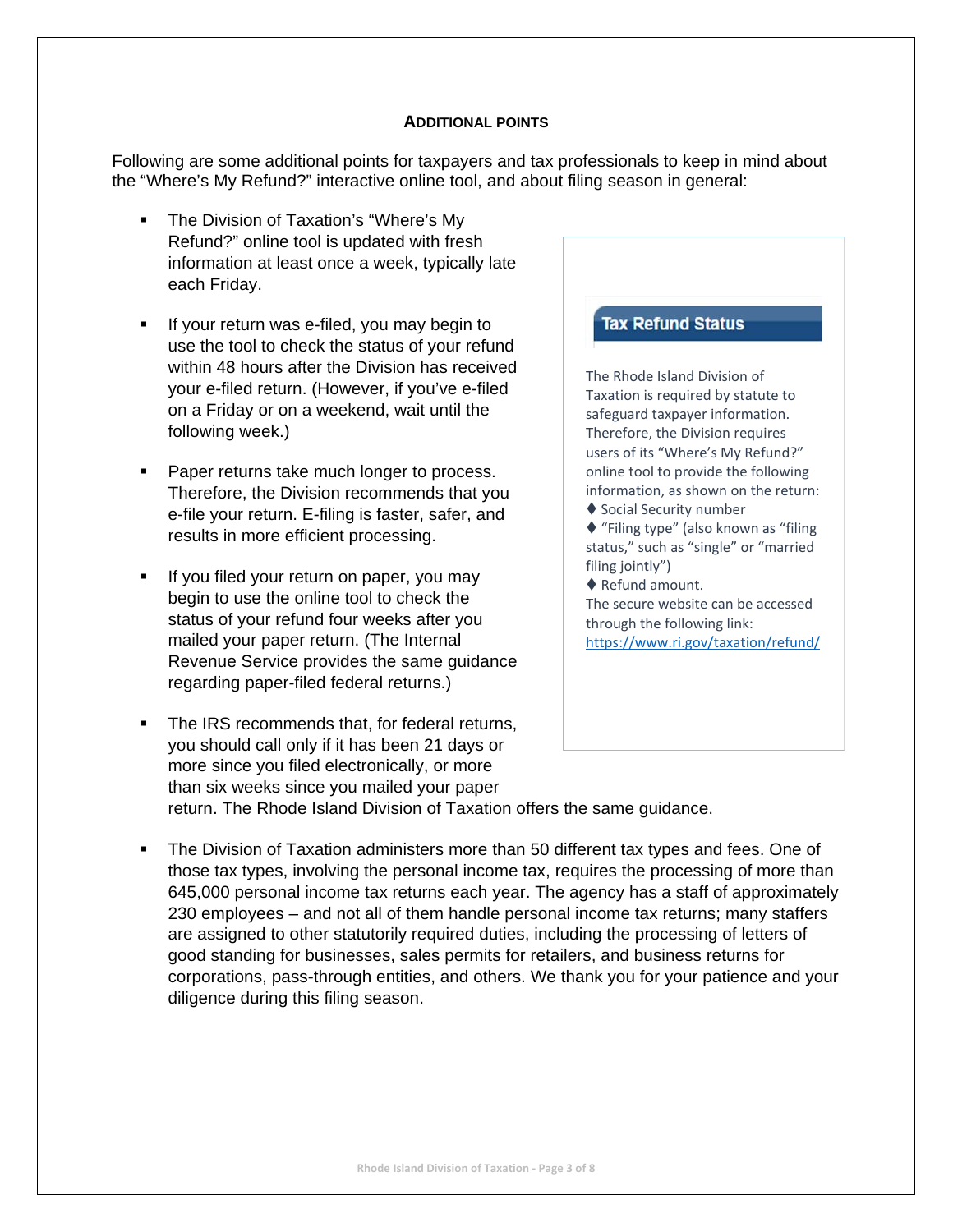## **REFUND FRAUD**

The IRS and the states are experiencing a sharp increase in tax refund fraud, and in refundrelated identity theft.

In response, the IRS, state tax agencies, and the tax professional industry have joined forces to form the Security Summit, working in partnership to combat tax refund fraud, fraudulent tax returns, and identity theft-related fraud.

The Security Summit recently launched a public awareness campaign and a series of security awareness tips to guard against efforts by cybercriminals. The IRS and the states have also taken steps to increase scrutiny of tax returns this season.



The enhanced security measures, in place to protect your personal information and to combat fraud, have increased the time it takes many states, including Rhode Island, to process and issue refunds. Whether your return is e-filed or paper-filed, keep in mind that it must pass through multiple filters to ensure its accuracy and ensure that fraud is not involved. It is therefore possible that your return may take longer than usual to process. (Other issues also can delay processing, such as mathematical and other errors.)

The Rhode Island Division of Taxation asks your patience as Rhode Island and many other states implement enhanced efforts to safeguard taxpayer dollars, combat tax refund fraud, and protect your personal information. The Division this filing season will take the time necessary to review and verify the information on all tax returns to make sure that the right refund goes to the right person.

Tax preparers and taxpayers can help in the fight against fraud by filing electronically and using direct deposit, which is the most secure and effective way to receive your refund. Last year, the Division issued more than 456,000 refunds totaling \$279.9 million in the aggregate.

For those who file paper returns, the Division urges the use of tax preparation software so that the resulting return can be filed with a two-dimensional barcode. Paper returns with 2-D barcodes process more effectively and efficiently and result in fewer errors.

For those without tax preparation software, forms for the new filing season, covering tax year 2016, are now available on the Division's website: http://www.tax.ri.gov/taxforms/personal.php. Among the forms now available for download from the Division's website is Form RI-1040H, involving the statewide property-tax relief credit.

## **CONTACTING THE DIVISION OF TAXATION**

There are a number of convenient ways to directly reach the Division regarding your Rhode Island personal income tax return or refund. Email the Division using the following address: Tax.Assist@tax.ri.gov. Or call the Division at (401) 574-8829 (choose option # 3), or visit the Division's office on the first floor of the Powers Building, at One Capitol Hill, diagonally across from the Smith Street entrance of the State House. The Division is typically open to the public from 8:30 a.m. to 3:30 p.m. business days.

The Division of Taxation cannot directly respond to taxpayer inquiries via social media, such as Twitter and Facebook, because of State statutes protecting taxpayer confidentiality. For the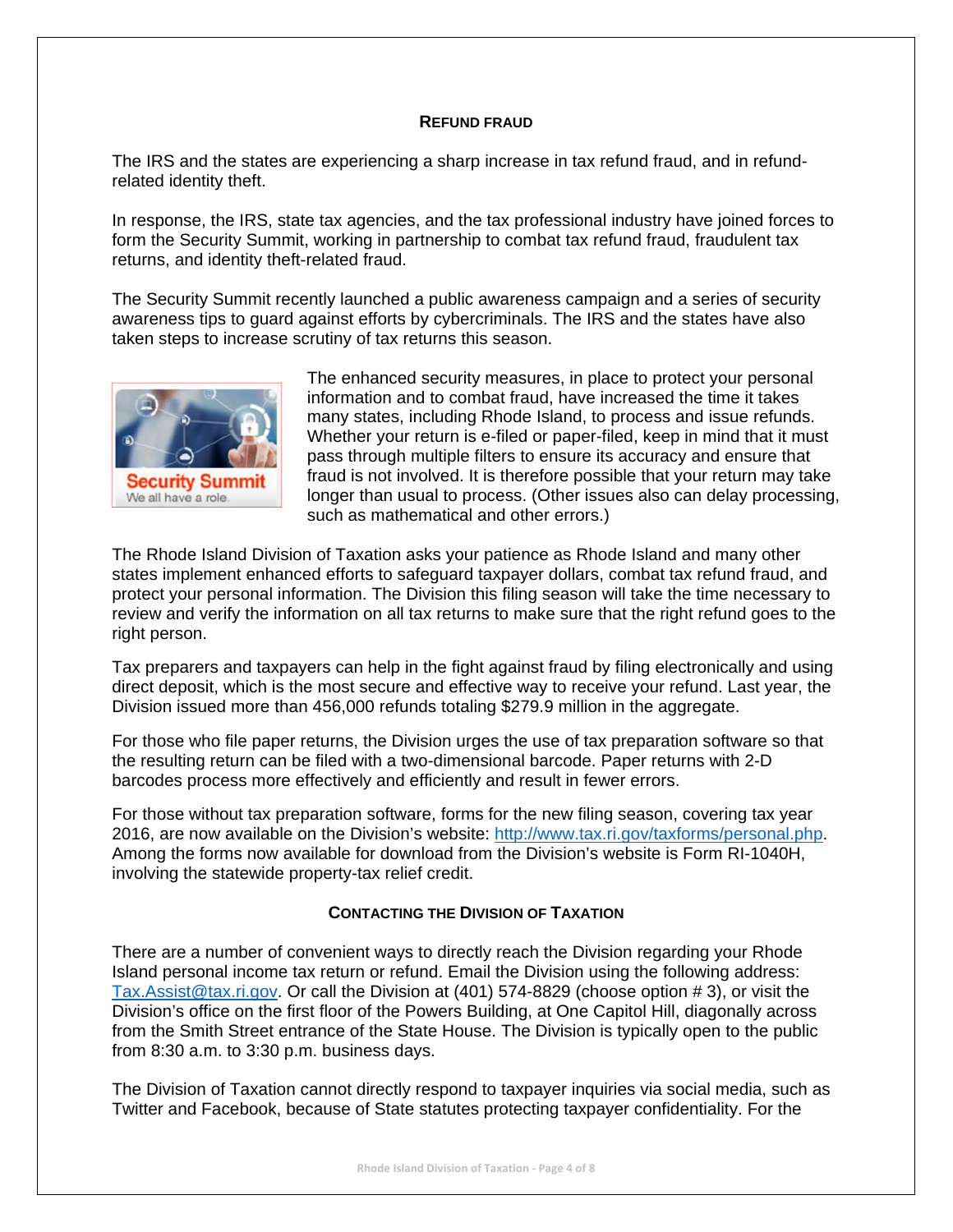same reason, individual taxpayer inquiries cannot be directly addressed when made through traditional media, such as TV stations and talk-show programs. The Division recommends using the contact information listed in this Advisory – including the email address, phone number, and office visit information.

## **WHAT'S NEW FOR FILING SEASON**

The Division reminds preparers and taxpayers that they will encounter a number of changes this filing season, including the following:

- **A new tax break for Social Security benefits.**
- An increase in the earned income credit.
- An increase in the statewide property-tax relief credit (Form RI-1040H).
- The ability to pay a balance due by debit card or credit card.
- A filing deadline of April 18, 2017.
- **Increased efforts to combat tax refund fraud and refund-related identity theft.**

## **DIVISION OF TAXATION: PUBLICATIONS**

The Division of Taxation has issued a number of publications this filing season to provide current information and guidance to tax preparers and taxpayers about what's new and what to expect for the filing season. The list of publications includes the following:

- A special edition of the Division's newsletter: http://go.usa.gov/x9mzc
- **Extension details for certain C corporations:** http://go.usa.gov/x9Mbe
- Details about the start of filing season: http://go.usa.gov/x9fR3
- **Information on a scam targeting tax preparers:** http://bit.ly/2joiHfG



## **DIVISION OF TAXATION: OUTREACH**

Each year, the Division of Taxation makes numerous outreach efforts in a variety of forums in preparation for the filing season, to spread the word about what's new, and to answer questions from tax preparers and taxpayers. The Division's most recent outreach sessions, in late 2016 and early 2017, include the following:

- A seminar for tax preparers, at the Community College of Rhode Island campus, Warwick.
- A seminar for tax preparers, at the Community College of Rhode Island campus, Newport.
- The Rhode Island Society of Certified Public Accountants' tax seminar, in Providence.
- The Rhode Island Association of Public Accountants' tax seminar, in Warwick.
- A seminar for the AARP Tax-Aide program.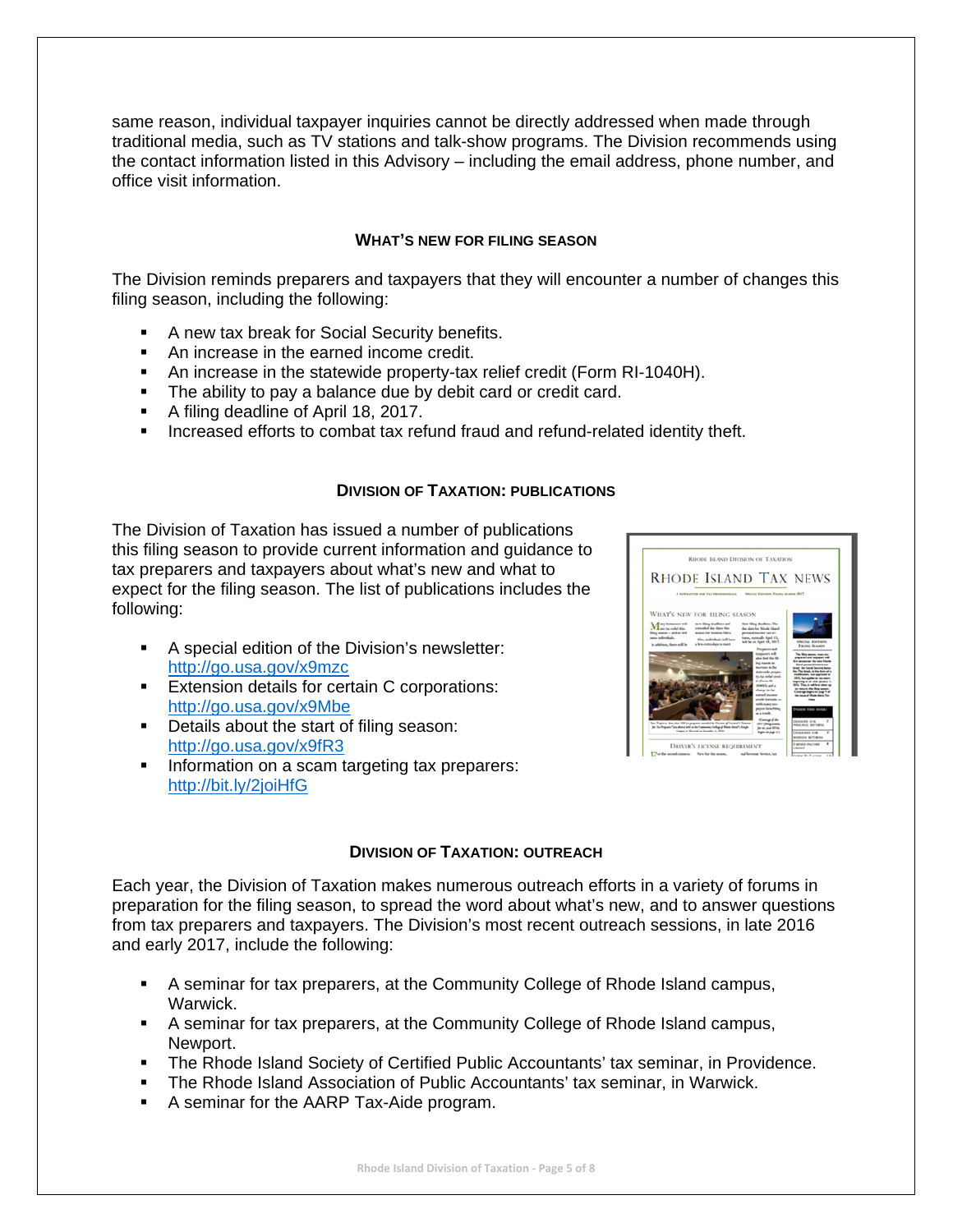- Two seminars involving the Volunteer Income Tax Assistance (VITA) program.
- **The regional National Association of Tax Professionals' tax seminar.**
- The Rhode Island Society of CPAs' annual tax forum on Rhode Island Public Television.
- The CPE Associates tax seminar, held at Rhode Island College.

The Division has also handled hundreds of inquiries by phone and email and from walk-ins. In addition, the Division included a tax-season update to legislators during a recent hearing of the House Oversight Committee, held at the State House in Providence. To view a copy of the slide presentation, use the following link: http://go.usa.gov/x9zbe.

## **QUESTIONS AND ANSWERS**

Following are answers to some filing-season questions.

**Q: I had Rhode Island income tax withheld from my paycheck last year. Therefore, I must fill out Schedule W and file it along with my Form RI-1040. When I fill out Column D of Schedule W, and enter my employer's state ID number from box 15 of the W-2, should dashes or spaces be included?** 

A: No. Whether you are entering your employer's state ID number from box 15 of your Form W-2, or the payer's federal identification number, do not enter any spaces or dashes. Just enter the digits.

## **Q: I just found out that my employer listed the wrong state ID number in box 15 of Form W-2 for me and all of my coworkers. What should I enter on Schedule W of my Form RI-1040?**

A: Look at box b of your Form W-2 to locate the nine-digit "Employer identification number (EIN)." Enter that nine-digit employer identification number on your Rhode Island return, in Column D of Schedule W. Then fill out the rest of your return as usual.

What if you have already filed your Rhode Island personal income tax return? Email us a note of explanation, using the following address: Tax.Assist@tax.ri.gov

## **Q: When I fill out Form RI-1040H to claim the statewide property-tax relief credit, must I count Rhode Island municipal bond interest as "household income" – even though Rhode Island municipal bond interest is not treated as taxable income at the federal or state levels?**

A: Yes. Although Rhode Island municipal bond interest is not subject to federal or state income tax, it does count as household income for purposes of the statewide property-tax relief credit on Form RI-1040H. So enter your municipal bond interest – along with all other taxable and nontaxable interest – on Form RI-1040H, Part 5, line 15.

## **Q: Is there any form, line, or schedule to complete on the Rhode Island income tax forms regarding the federal Affordable Care Act?**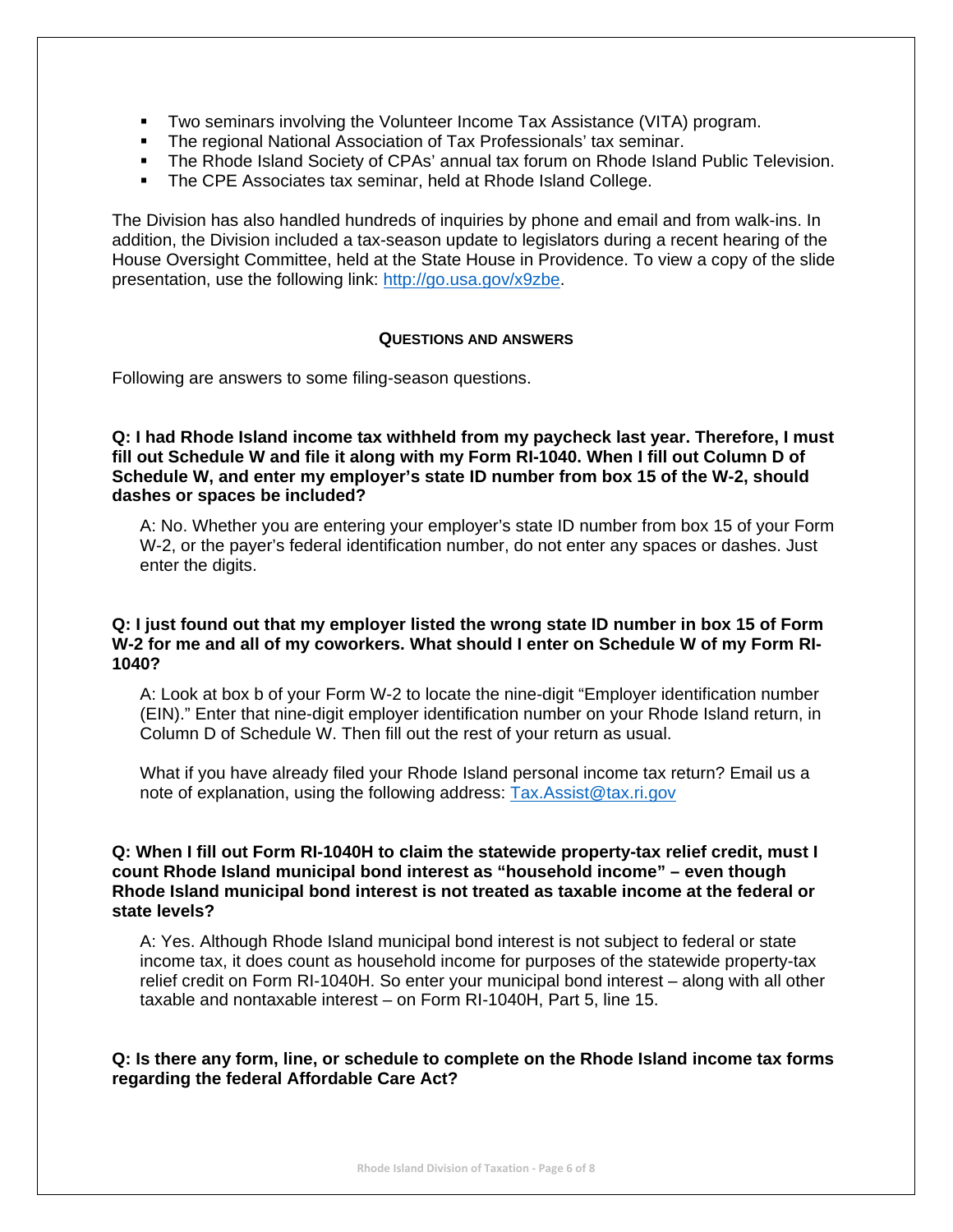A: The Patient Protection and Affordable Care Act, sometimes called the Affordable Care Act or Obamacare, is a federal law enacted in 2010 and it has a number of federal tax provisions. However, that federal law does not impact your Rhode Island income tax filing: For Rhode Island personal income tax purposes, there is no form, line, or schedule to complete.

## **Q: I established a limited liability company (LLC) last year to hold a rental property in Rhode Island. It's a singlemember LLC. Must I file a return with the Rhode Island Division of Taxation? If so, are there any charges? And when is the filing deadline?**

A: A single-member LLC must file an information return with Rhode Island each year on Form RI-1065 and pay the associated annual filing fee. The annual filing fee, sometimes called the annual filing charge, is equal to the annual corporate minimum tax. For tax year 2016, it is \$450.

What about the due date? For purposes of filing its Form RI-1065, a singlemember LLC, which, for federal tax purposes, is disregarded as an entity separate from its owner, uses the same original due date and extended due date as its owner.

For example, suppose a single-member LLC is owned by an individual who uses the calendar year as his or her tax year, and the filing is for the 2016 tax year. In that case, April 18, 2017, is the original due date for the individual's Form RI-1040 and for the single-member LLC's Form RI-1065. Also, October 16, 2017, is the extended due date for the individual's Form RI-1040 and for the single-member LLC's Form RI-1065. (Remember that it is an extension of the time to file, not of the time to pay; taxes and fees are due by April 18, 2017.)

## **C corporations**

The Rhode Island Division of Taxation has updated its forms and instructions to reflect the recent change in the extended due date for calendar‐year C corporations.

The Division has updated Form RI‐7004, which is for making an automatic extension request involving Forms RI‐1120C, RI‐1120S, and RI‐ 1065. The Division has also updated Form BUS‐EXT, the automatic extension request for those filing Form RI‐1120POL (political organizations tax), Form T‐72 (public service corporation gross earnings tax), and Form T‐ 74 (banking institution excise tax). The updates are on the Division's website: http://www.tax.ri.gov/taxforms/

#### **Why the change?**

The Internal Revenue Service recently announced that it would make a six‐month automatic extension available to calendar‐ year C corporations. In response, the Rhode Island Division of Taxation announced that it would follow suit.

Thus, for example, a calendar‐year C corporation preparing its Rhode Island return for tax year 2016, with an original due date of April 18, 2017, will have an extended due date of October 16, 2017.

The Division decided to establish the six‐ month extension so that entities will have the same deadline for filing their federal and Rhode Island returns, a convenience for businesses and for tax professionals. The updated forms and instructions are available for tax preparers, tax software providers, taxpayers, and other stakeholders.